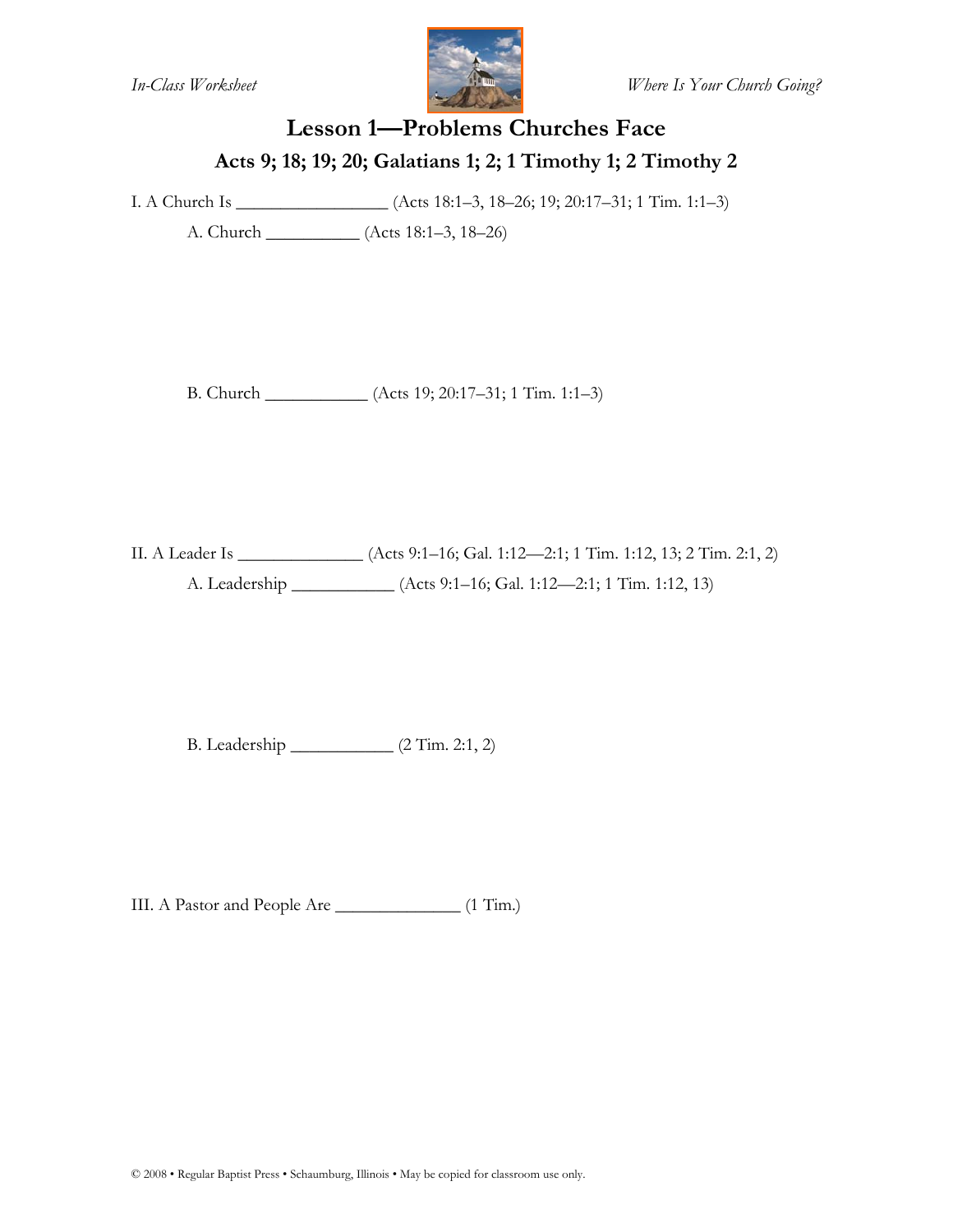

# **Lesson 2—Teaching That's on Target 1 Timothy 1:3–11**

I. Characteristics of Error (1 Tim. 1:3, 4, 6, 7)

A. \_\_\_\_\_\_\_\_\_\_\_\_\_\_\_ (1:3)

| 1 |  |
|---|--|
|---|--|

C. \_\_\_\_\_\_\_\_\_\_\_\_\_\_\_\_ (1:4)

D. \_\_\_\_\_\_\_\_\_\_\_\_\_\_\_ (1:6)

 $E.$  (1:7)

II. The Intended Destination (1 Tim. 1:5, 8–11)

A. \_\_\_\_\_\_\_\_ (1:5a)

B. Pure \_\_\_\_\_\_\_\_\_\_ (1:5b)

C. Good \_\_\_\_\_\_\_\_\_\_\_\_\_\_\_ (1:5c)

D. Sincere \_\_\_\_\_\_\_\_\_\_ (1:5d)

E. Legally \_\_\_\_\_\_\_\_\_\_\_\_ (1:8–10)

F. Gospel \_\_\_\_\_\_\_\_\_\_\_\_\_\_\_ (1:11)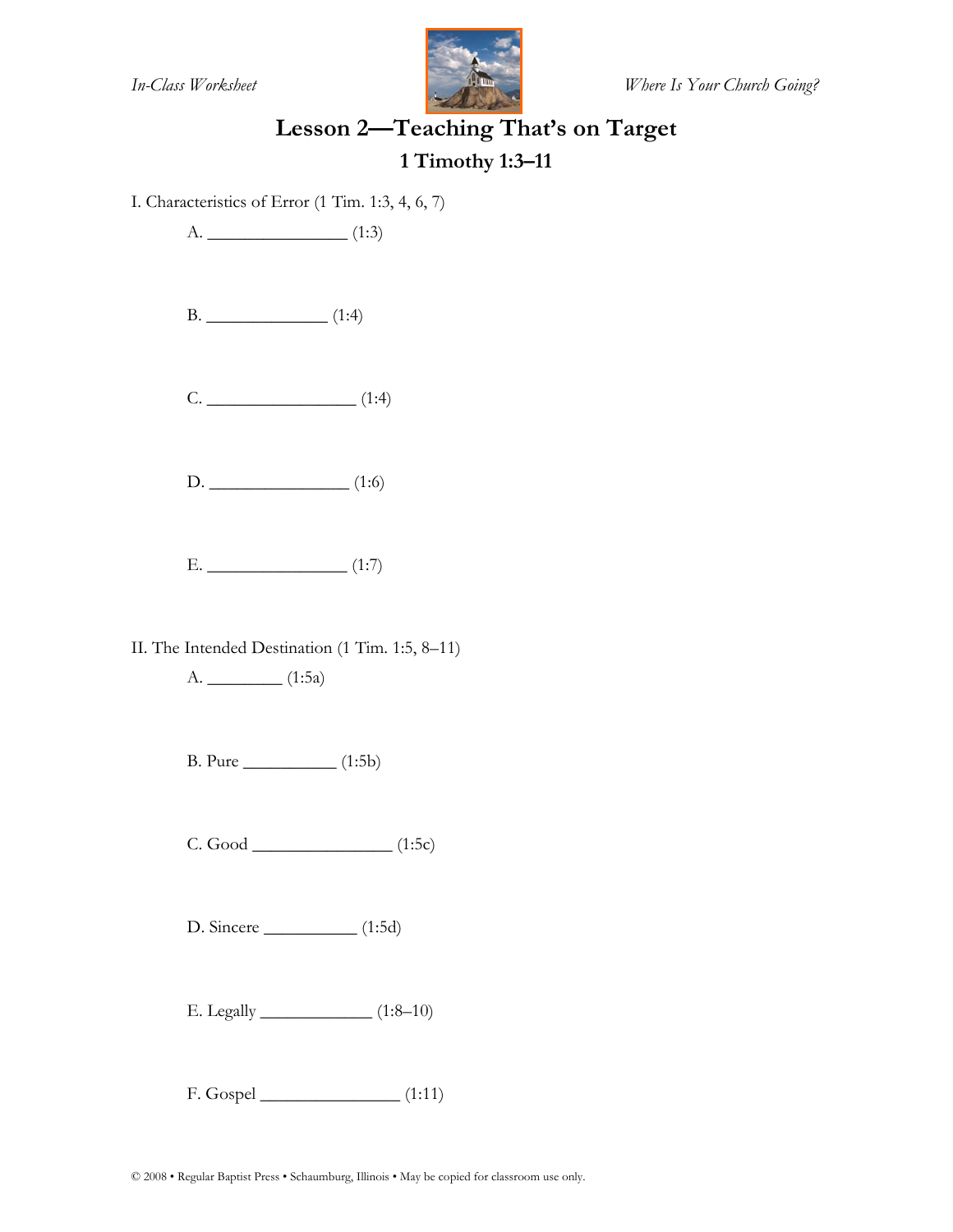

# **Lesson 3—Before and After Pictures**

#### **1 Timothy 1:12–17**

I. The Pictures of Grace (1 Tim. 1:12–14)

A. A proud \_\_\_\_\_\_\_\_\_\_\_\_\_\_\_\_ (1:13)

B. A misdirected \_\_\_\_\_\_\_\_\_\_\_ (1:13)

C. A humble \_\_\_\_\_\_\_\_\_\_\_\_\_ (1:12, 14)

II. The Pattern of Grace (1 Tim. 1:15, 16) A. Patient \_\_\_\_\_\_\_\_\_\_ (1:16a)

B. Believing \_\_\_\_\_\_\_\_\_\_ (1:15, 16b)

III. The Praise for Grace (1 Tim. 1:17)

A. The \_\_\_\_\_\_\_\_\_\_\_\_\_\_ (1:17)

B. The \_\_\_\_\_\_\_\_\_\_\_\_\_\_\_ (1:17)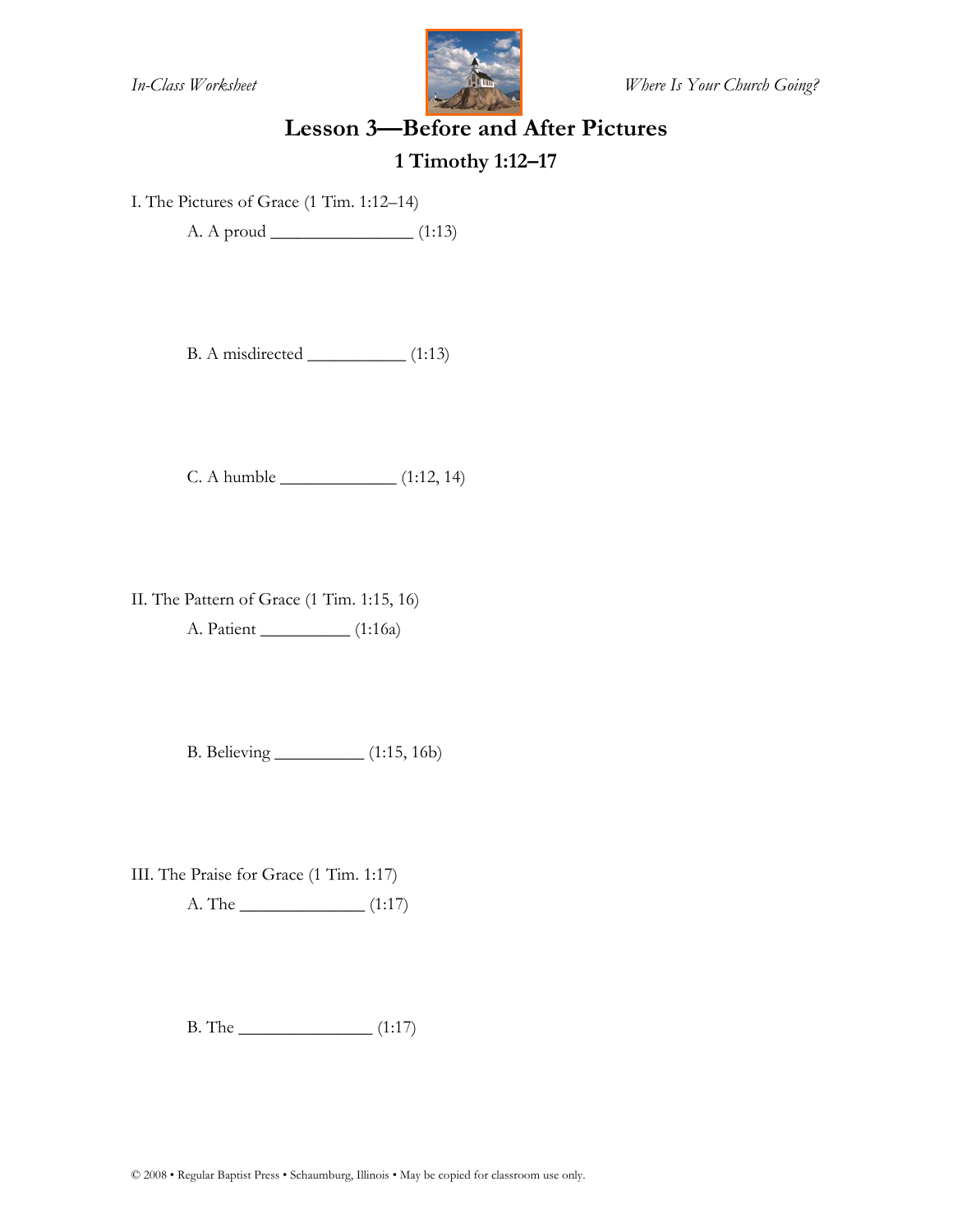

# **Lesson 4—The Priority in Problem Solving**

#### **1 Timothy 1:18—2:8**

I. The Problems (1 Tim. 1:18—2:2)

 $A.$  (1:18–20)

1. Remember \_\_\_\_\_\_\_\_ \_\_\_\_\_\_\_\_\_\_\_\_ (v. 18a)

2. Be a \_\_\_\_\_\_\_\_\_\_\_\_ (v. 18b)

 $3.$  Don't \_\_\_\_\_\_\_\_\_\_\_\_\_\_\_\_\_\_\_ (vv. 19, 20)

B. \_\_\_\_\_\_\_\_\_\_\_\_ (2:1, 2)

II. The Priority (1 Tim. 2:1–8)

A. The \_\_\_\_\_\_\_\_\_\_\_\_\_\_\_ of prayer (2:1)

1. \_\_\_\_\_\_\_\_\_\_\_\_\_\_\_\_\_ (v. 1a)

 $2.$  (v. 1b)

3. \_\_\_\_\_\_\_\_\_\_\_\_\_\_\_\_\_ (v. 1c)

4. \_\_\_\_\_\_\_\_\_\_\_\_\_\_\_\_\_ (v. 1d)

B. The \_\_\_\_\_\_\_\_ of prayer (2:2a)

C. The  $\_\_\_\_\_\_\_$  of prayer  $(2:2b-8)$ 

1.  $\frac{\text{and}}{\text{and}}$ 

2. \_\_\_\_\_\_\_\_\_\_\_ of the \_\_\_\_\_\_\_\_\_\_\_ (vv. 3–8)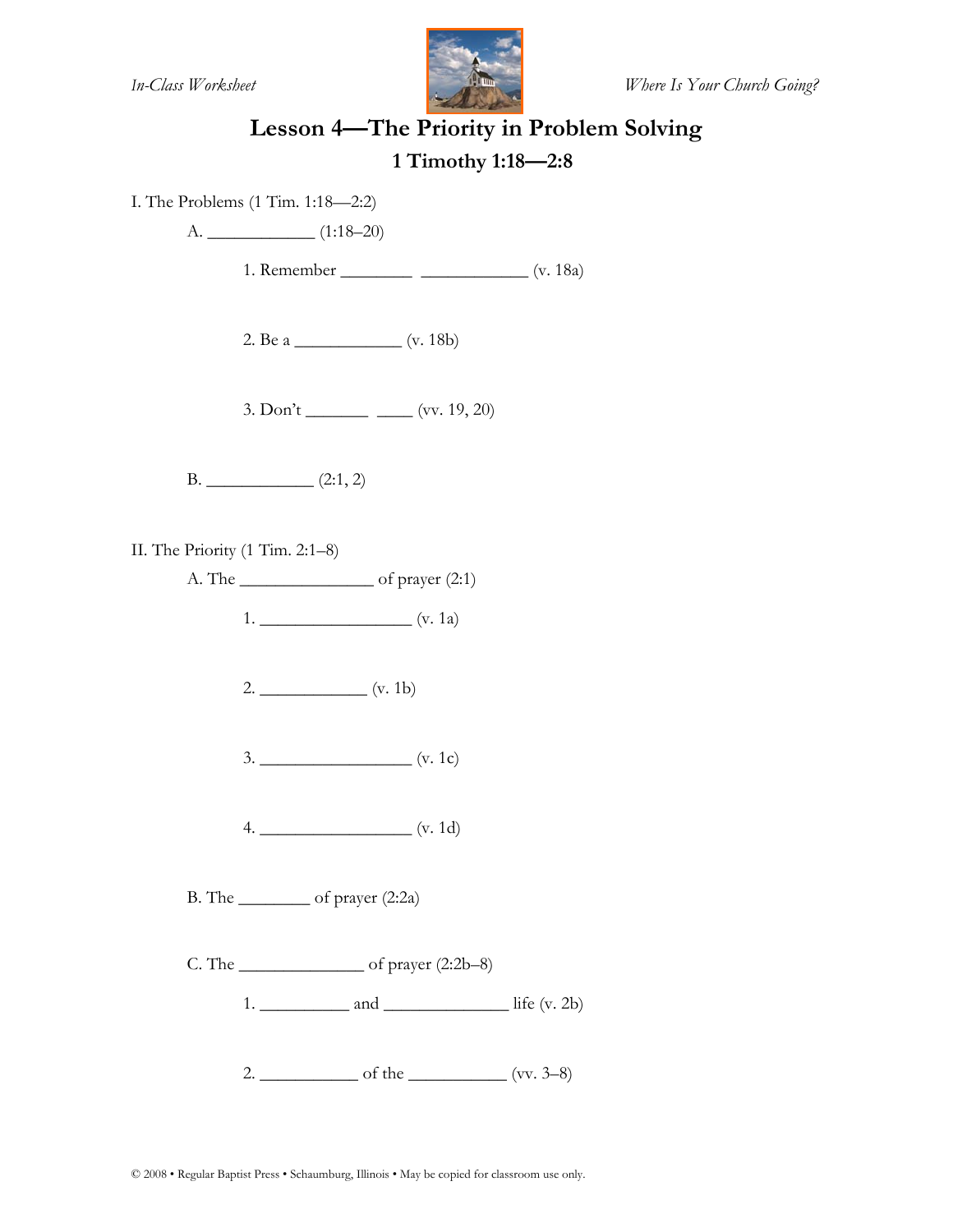

# **Lesson 5**—**What's a Woman to Do? 1 Timothy 2:9–15**

I. The Attire of Women Who Worship (1 Tim. 2:9, 10) A. The  $\frac{\qquad (2:9, 10)}{2 \cdot 9}$  $1.$  (v. 9) 2. \_\_\_\_\_\_\_\_\_\_\_\_\_ (v. 9) 3. \_\_\_\_\_\_\_\_\_\_\_\_\_\_ (v. 10) B. The  $\frac{\qquad (2:9, 10)}{2 \cdot 9}$ 1. In \_\_\_\_\_\_\_\_\_\_\_ \_\_\_\_\_\_\_\_\_\_\_\_ (v. 9) 2. Not \_\_\_\_\_\_\_\_\_\_\_\_\_\_\_\_\_\_ (v. 9) 3. With  $\frac{\ }{\ }$  (v. 10) II. The Attitude of Women Who Learn (1 Tim. 2:11–15) A. Personal \_\_\_\_\_\_\_\_\_\_\_\_\_\_ (2:11a) B. The \_\_\_\_\_\_\_\_\_\_\_\_\_\_\_\_\_\_\_\_\_ arrangement (2:11b–14)  $1.$   $($ v. 11b)  $2.$  (v. 12) 3. \_\_\_\_\_\_\_\_\_\_\_\_\_\_ (vv. 13, 14) C. The \_\_\_\_\_\_\_\_\_\_\_\_ influence (2:15)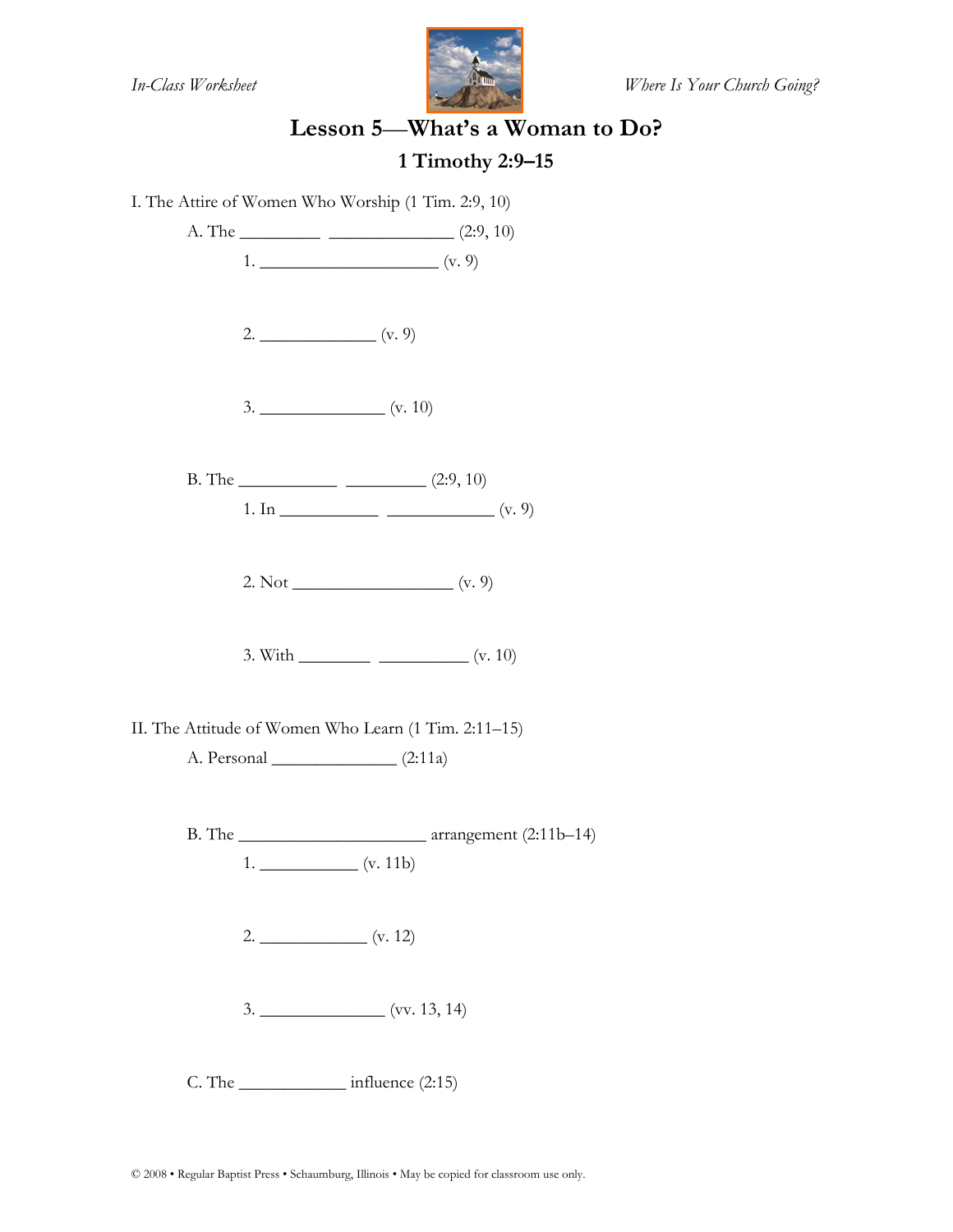

*In-Class Worksheet Where Is Your Church Going?*

#### **Lesson 6—What Is a Pastor to Be?**

**1 Timothy 3:1–7** 

I. A Man of Compulsion (1 Tim. 3:1)

A. From the \_\_\_\_\_\_\_\_\_\_ (3:1a)

B. For the \_\_\_\_\_\_\_\_\_\_\_ (3:1b)

C. To the  $\_$  (3:1c)

II. A Man of Character (1 Tim. 3:2–7)

A. A \_\_\_\_\_\_\_\_\_\_\_\_\_\_\_\_ life (3:2)

B. \_\_\_\_\_\_\_\_\_\_\_\_\_\_\_ skills (3:2, 3)

C. \_\_\_\_\_\_\_\_\_\_\_\_\_\_\_\_\_ skills (3:3–7)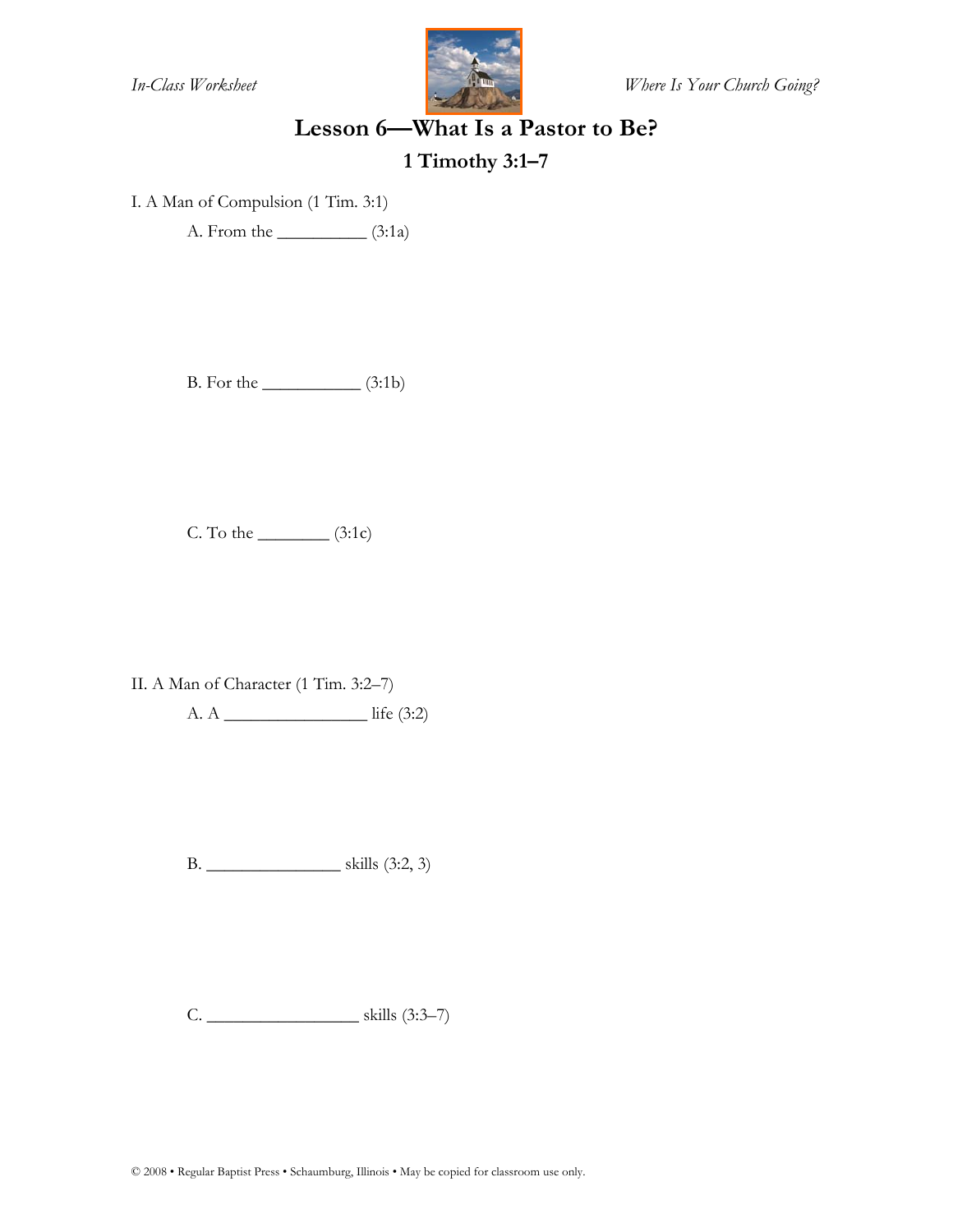

*In-Class Worksheet Where Is Your Church Going?*

#### **Lesson 7—Selected to Serve**

#### **1 Timothy 3:8–13**

I. Deacon Duties

A. The \_\_\_\_\_\_\_\_ of a servant

B. The \_\_\_\_\_\_\_\_\_\_\_\_\_ of a servant

II. Deacon Qualities (1 Tim. 3:8–12)

A. \_\_\_\_\_\_\_\_\_\_\_\_\_ (3:8)

B. \_\_\_\_\_\_\_\_\_\_\_\_\_\_ (3:9)

 $C.$  (3:10)

D. \_\_\_\_\_\_\_\_\_\_\_ (3:11, 12)

III. Deacon Benefits (1 Tim. 3:13)

A. A \_\_\_\_\_\_\_\_\_\_\_\_\_ \_\_\_\_\_\_\_\_\_\_\_\_\_\_\_ (3:13a)

B. A \_\_\_\_\_\_\_\_ \_\_\_\_\_\_\_\_\_\_\_ (3:13b)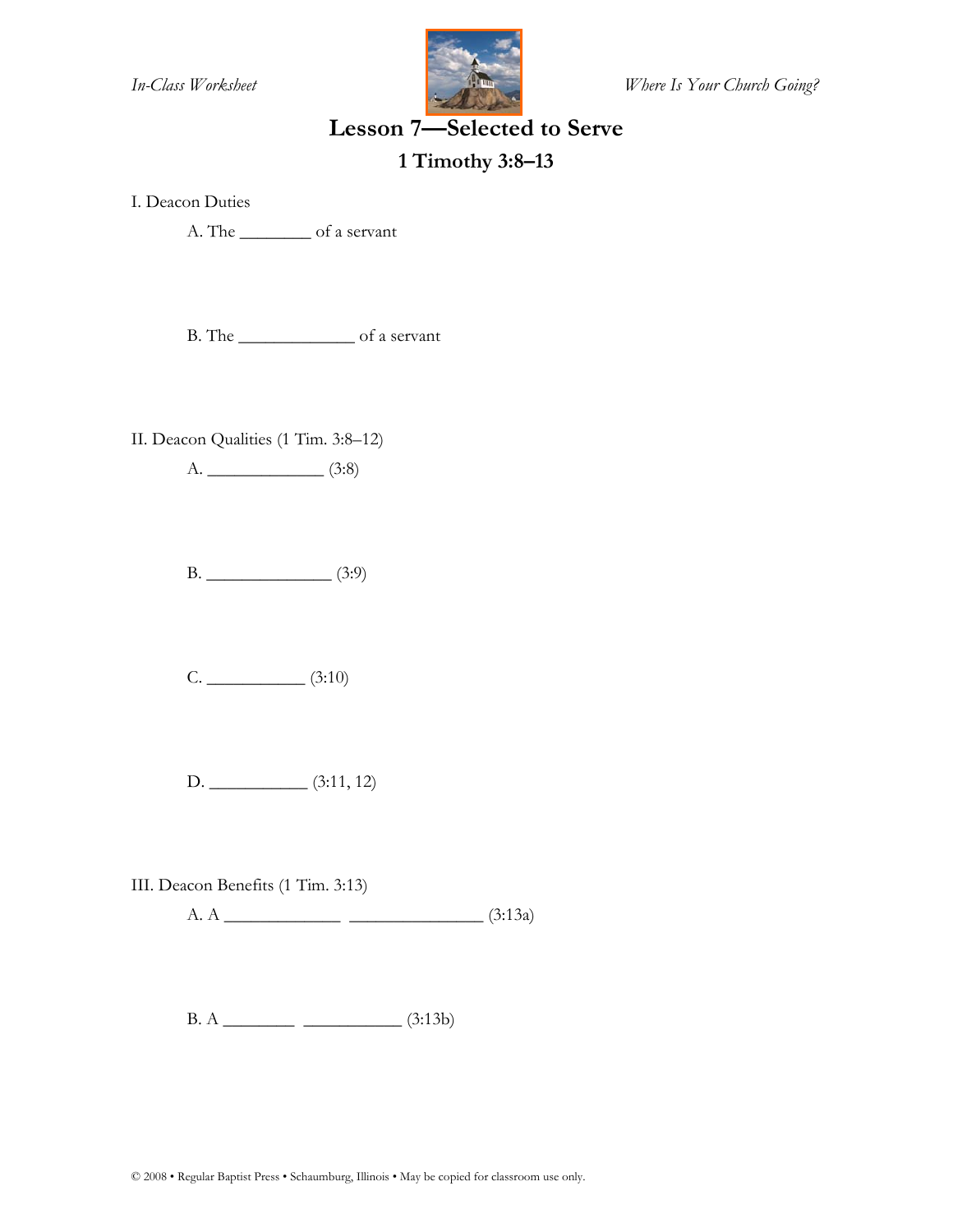

*In-Class Worksheet Where Is Your Church Going?*

#### **Lesson 8—Truth Defenders**

# **1 Timothy 3:14—4:6**

I. Truth Preserved (1 Tim. 3:14–16)

A. The church's \_\_\_\_\_\_\_\_ (3:14, 15)

B. The church's \_\_\_\_\_\_\_\_\_\_\_\_\_ (3:16)

II. Truth Attacked (1 Tim. 4:1–5) A. The \_\_\_\_\_\_\_\_\_\_\_ (4:1a)

B. The \_\_\_\_\_\_\_\_\_\_ (4:1b–5)

III. Truth Taught (1 Tim. 4:6)

A. Good \_\_\_\_\_\_\_\_\_\_\_\_\_\_ (4:6a)

B. Good \_\_\_\_\_\_\_\_\_\_\_\_\_ (4:6b)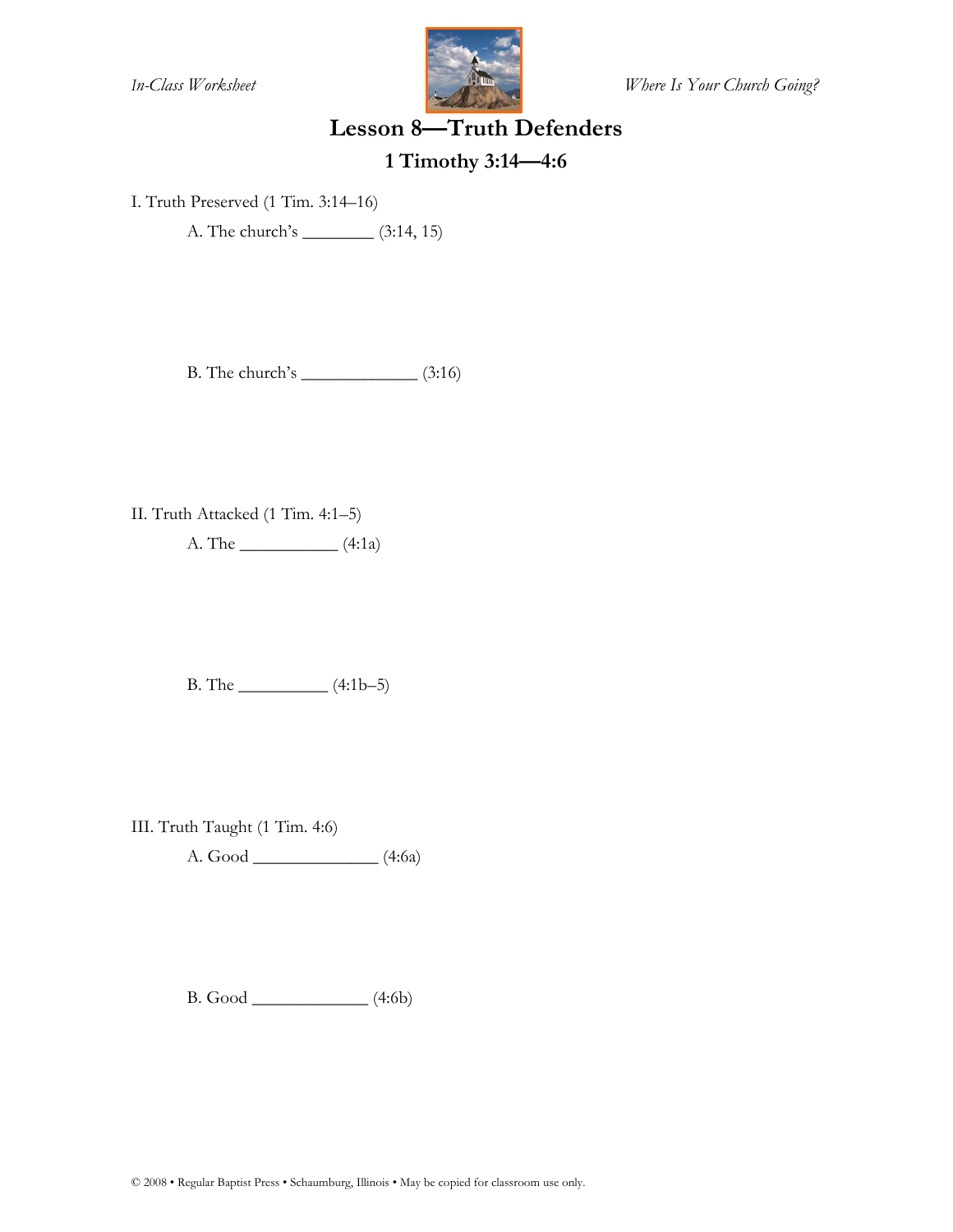

# **Lesson 9—The Profile of a Healthy Believer 1 Timothy 4:7–16**

I. Exercise Ambitiously (1 Tim. 4:7–10)

A. A  $\frac{\ }{}$  (4:7, 8)

B. A \_\_\_\_\_\_\_\_\_\_\_\_\_\_\_\_ \_\_\_\_\_\_\_\_\_\_\_\_ (4:7–10)

II. Live Consistently (1 Tim. 4:11, 12)

A. A \_\_\_\_\_\_\_\_\_\_\_\_\_ \_\_\_\_\_\_\_\_\_\_\_\_ (4:11, 12)

B. A \_\_\_\_\_\_\_\_\_\_ \_\_\_\_\_\_\_\_\_\_\_\_ (4:12)

III. Diet Faithfully (1 Tim. 4:13)

A. A \_\_\_\_\_\_\_\_\_\_\_ \_\_\_\_\_\_\_\_ (4:13)

B. A \_\_\_\_\_\_\_\_\_\_\_\_\_ \_\_\_\_\_\_\_\_\_\_\_\_\_ (4:13)

IV. Serve Actively (1 Tim. 4:14, 15)

A. A \_\_\_\_\_\_\_\_\_\_\_ \_\_\_\_\_\_\_\_\_\_\_\_\_ (4:14)

B. A \_\_\_\_\_\_\_\_\_\_\_\_\_\_\_\_ \_\_\_\_\_\_\_\_\_\_\_\_\_ (4:15)

V. Evaluate Carefully (1 Tim. 4:16)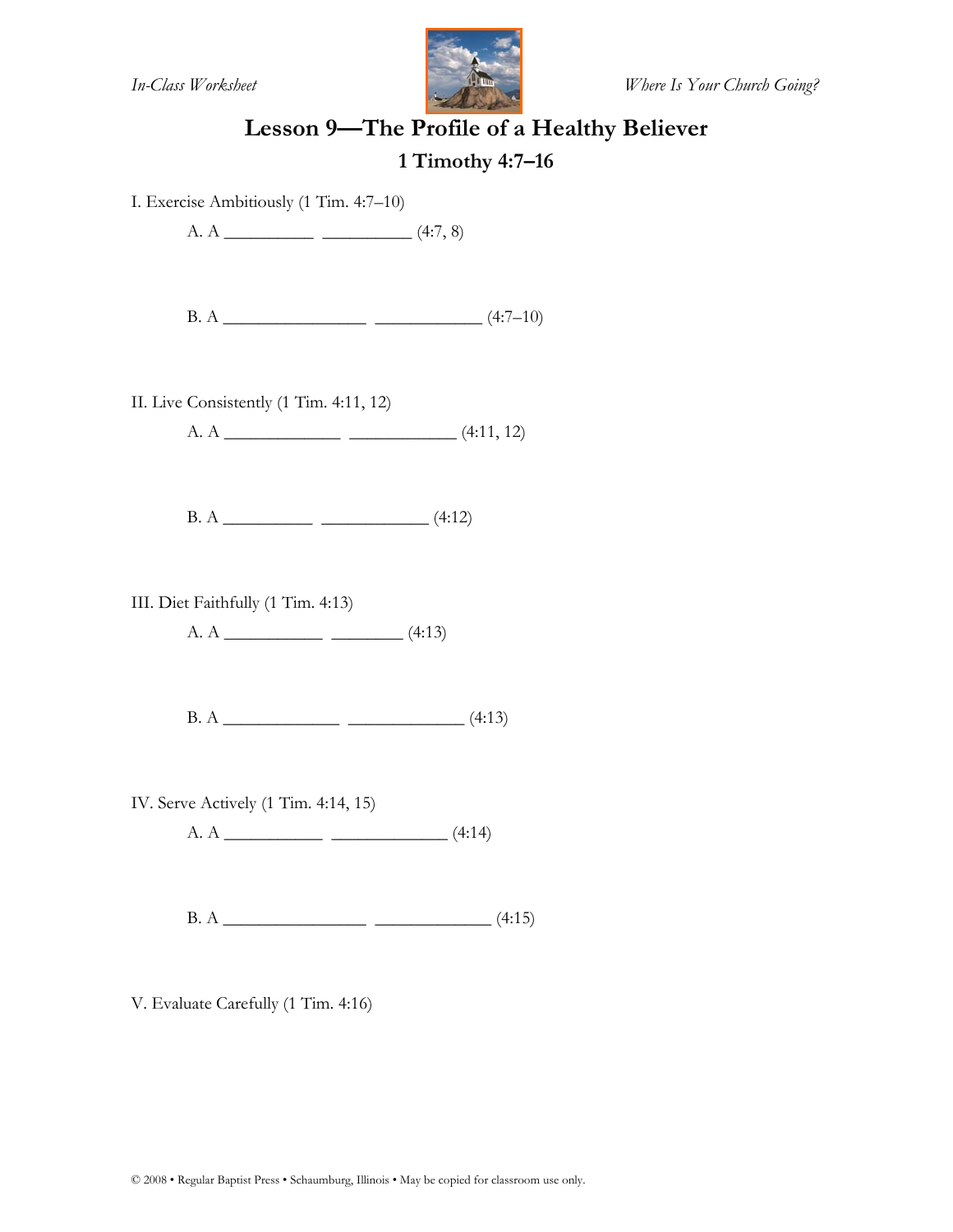

# **Lesson 10—Family Communication and Care 1 Timothy 5:1–16**

I. Communication within Family (1 Tim. 5:1, 2)

A. Addressing \_\_\_\_\_\_\_\_\_\_\_\_\_ (5:1, 2)

B. Practicing \_\_\_\_\_\_\_\_\_\_\_\_\_\_\_\_\_\_ (5:1, 2)

II. Ministry to Widows (1 Tim. 5:3–8)

A. Care \_\_\_\_\_\_\_\_\_\_\_\_\_\_\_ (5:3)

B. Care \_\_\_\_\_\_\_\_\_\_\_\_\_\_\_\_\_ (5:4–8)

1. Instructions for  $\frac{\ }{\ }$  (vv. 4, 8)

2. Instructions for  $\_\_\_\_\_\_\_\_\_\_\_\_$ 

III. \_\_\_\_\_\_\_\_\_\_\_\_ by Older Widows (1 Tim. 5:9, 10)

IV. Instructions to \_\_\_\_\_\_\_\_\_\_\_ Widows (1 Tim. 5:11–15)

V. Instruction for  $\frac{1}{2}$  in  $\frac{1}{2}$  (1 Tim. 5:16)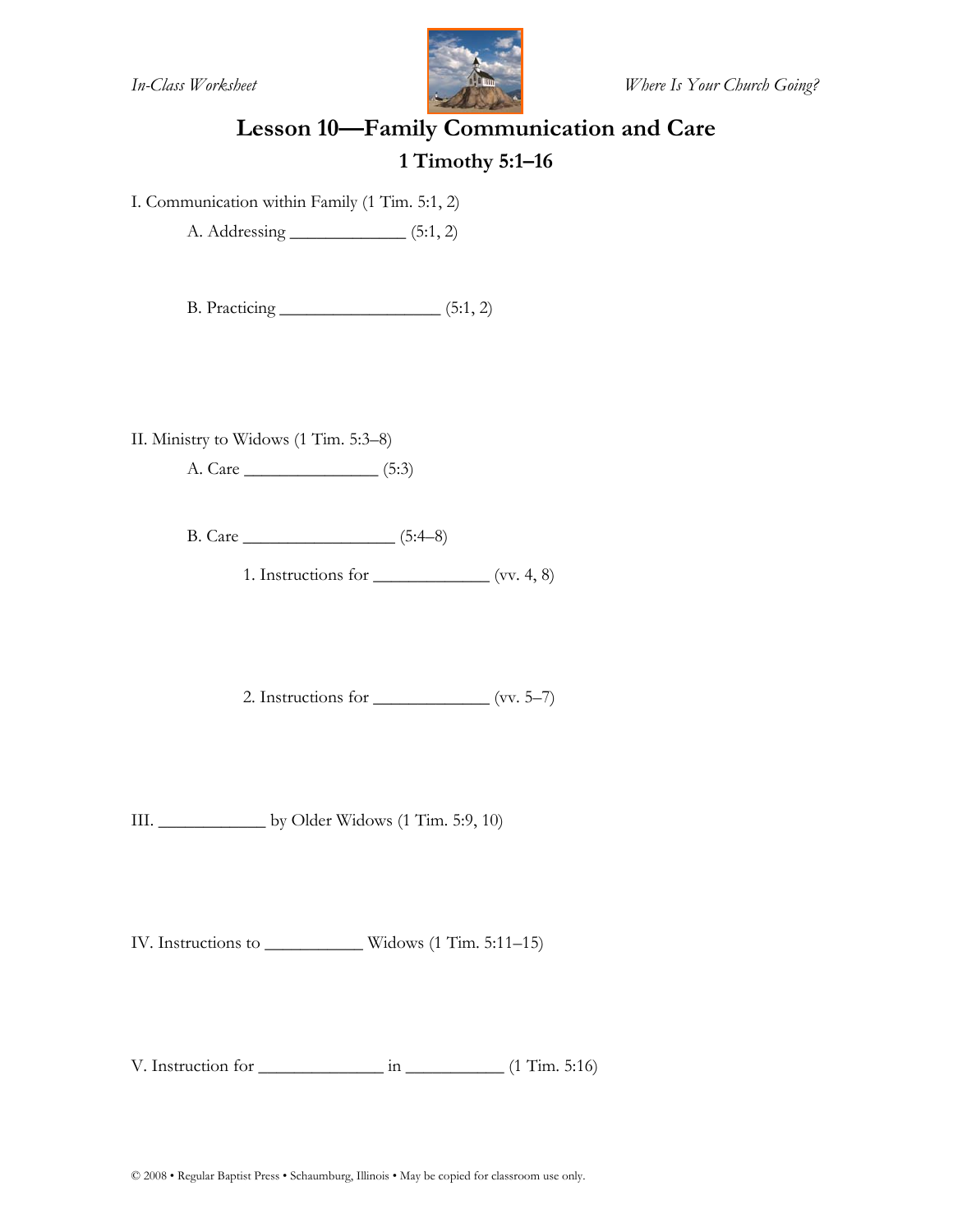

# **Lesson 11—Treat Your Pastor Right 1 Timothy 5:17–25**

I. Compensation for a Pastor (1 Tim. 5:17, 18)

A. The \_\_\_\_\_\_\_\_\_\_\_\_\_\_ (5:17)

B. The \_\_\_\_\_\_\_\_\_\_\_\_\_\_\_\_\_\_ (5:18)

II. Accusations against a Pastor (1 Tim. 5:19–21)

A. Proper \_\_\_\_\_\_\_\_\_\_\_\_\_\_\_ (5:19)

B. Stern \_\_\_\_\_\_\_\_\_\_\_\_ (5:20)

C. Impartial \_\_\_\_\_\_\_\_\_\_\_\_\_\_\_ (5:21)

III. Selecting a Pastor (1 Tim. 5:22–25)

A. \_\_\_\_\_\_\_\_\_\_\_\_\_ (5:22)

B. \_\_\_\_\_\_\_\_\_\_\_ (5:22)

C. \_\_\_\_\_\_\_\_\_\_\_ (5:23)

D. \_\_\_\_\_\_\_\_\_\_\_\_\_\_\_ (5:24, 25)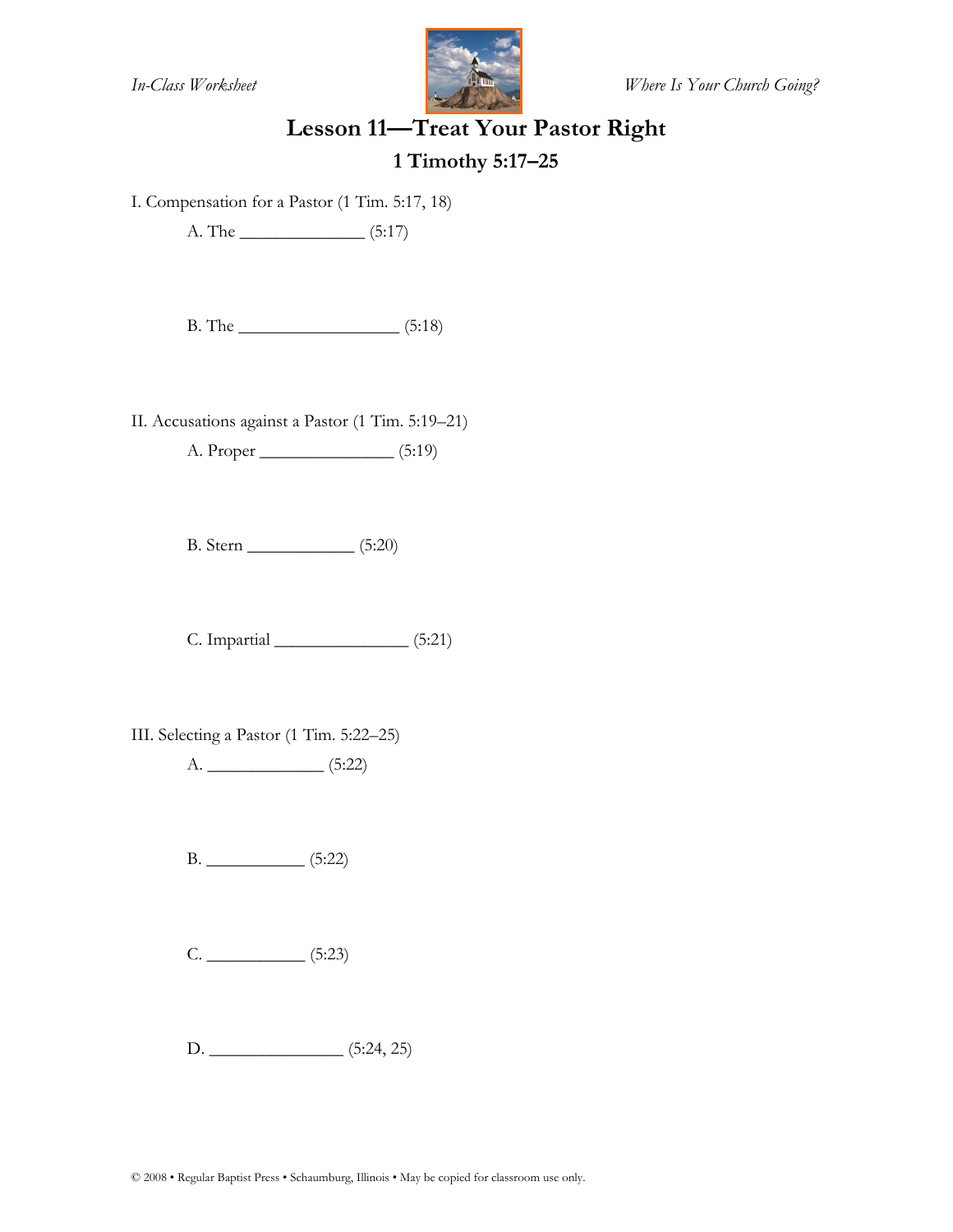

# **Lesson 12—Labor Relations God's Way 1 Timothy 6:1–5**

I. Labor Relations on the Job (1 Tim. 6:1, 2)

A. The \_\_\_\_\_\_\_\_\_\_\_\_\_\_\_\_ \_\_\_\_\_\_\_\_\_\_\_\_\_ (6:1)

B. The \_\_\_\_\_\_\_\_\_\_\_\_\_\_ \_\_\_\_\_\_\_\_\_\_\_\_\_ (6:2)

II. Sound Teaching Makes Sound Employees (1 Tim. 6:3–5)

A. The result of \_\_\_\_\_\_\_\_\_\_ (6:3–5)

B. The result of \_\_\_\_\_\_\_\_\_\_ (6:3)